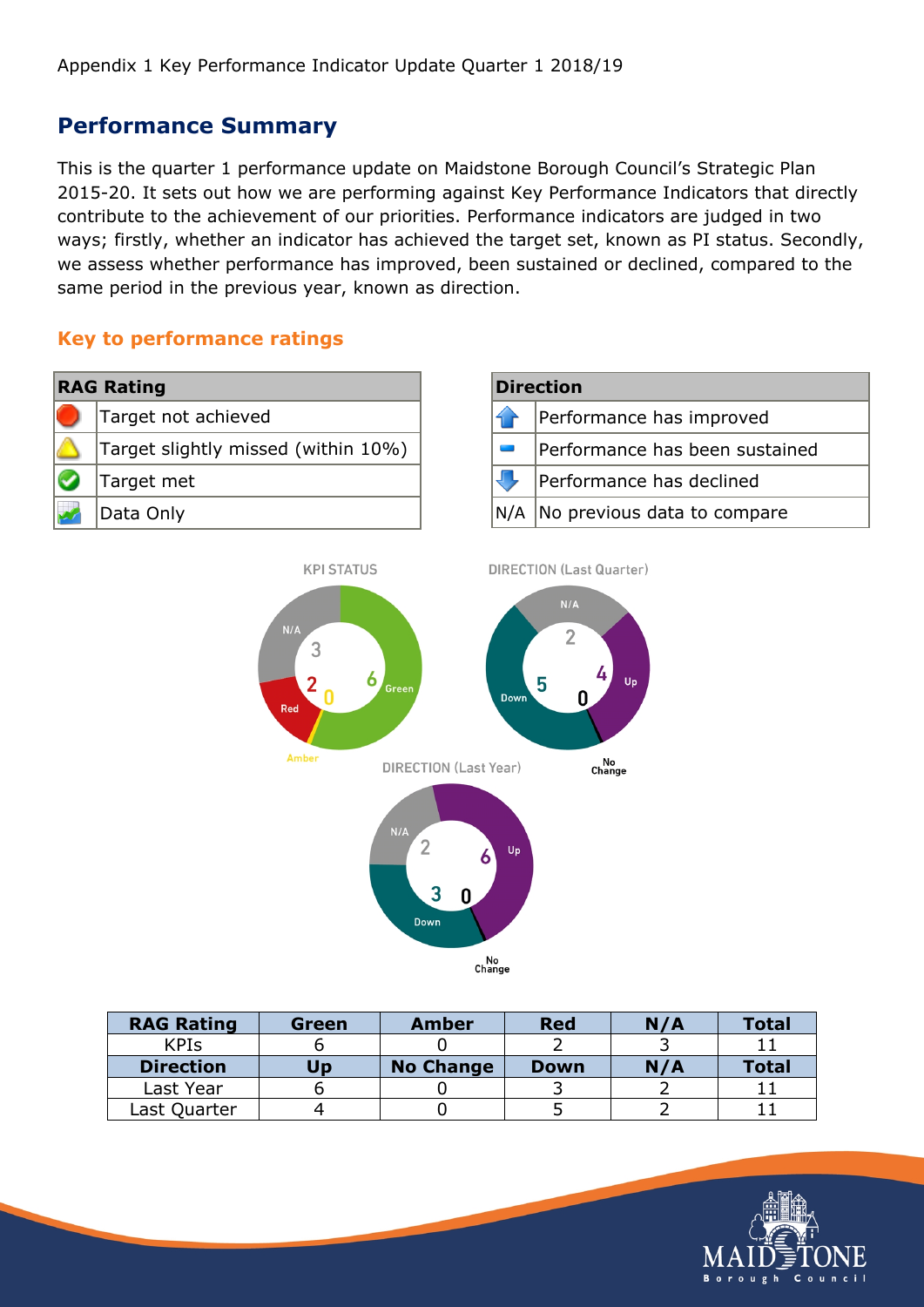## **Priority 1: Keeping Maidstone Borough an attractive place for all**

## **Providing a clean and safe environment**

| <b>Performance Indicator</b>                                                          | <b>Value</b> | <b>Target</b> | <b>Status</b>        | <b>Last</b><br><b>Year</b> | Last<br><b>Quarter</b> |
|---------------------------------------------------------------------------------------|--------------|---------------|----------------------|----------------------------|------------------------|
| Percentage of reports of littering<br>attended to                                     | 100%         |               |                      | N/A                        | N/A                    |
| Percentage of fly tips resulting in<br>enforcement action                             | 61.1%        | 50%           |                      |                            |                        |
| Percentage of fly-tips cleared or<br>assessed within 2 working days                   | 96.88%       | 89%           |                      |                            |                        |
| Percentage of fly-tips cleared or<br>assessed within 4 working days                   | 99.22%       | 94%           | $\blacktriangledown$ | N/A                        | N/A                    |
| Percentage of household waste sent<br>for reuse, recycling and composting<br>(NI 192) | 54.96%       | 52.5%         | $\bullet$            |                            |                        |

#### **Encouraging good health and wellbeing**

| <b>Performance Indicator</b>                                                   | <b>Value</b> | <b>Target</b> | <b>Status</b> | Last<br>Year | <b>Last</b><br>Quarter |
|--------------------------------------------------------------------------------|--------------|---------------|---------------|--------------|------------------------|
| Percentage spend and allocation of<br>Disabled Facilities Grant Budget<br>(YTD | 14.1%        | 20%           |               |              |                        |